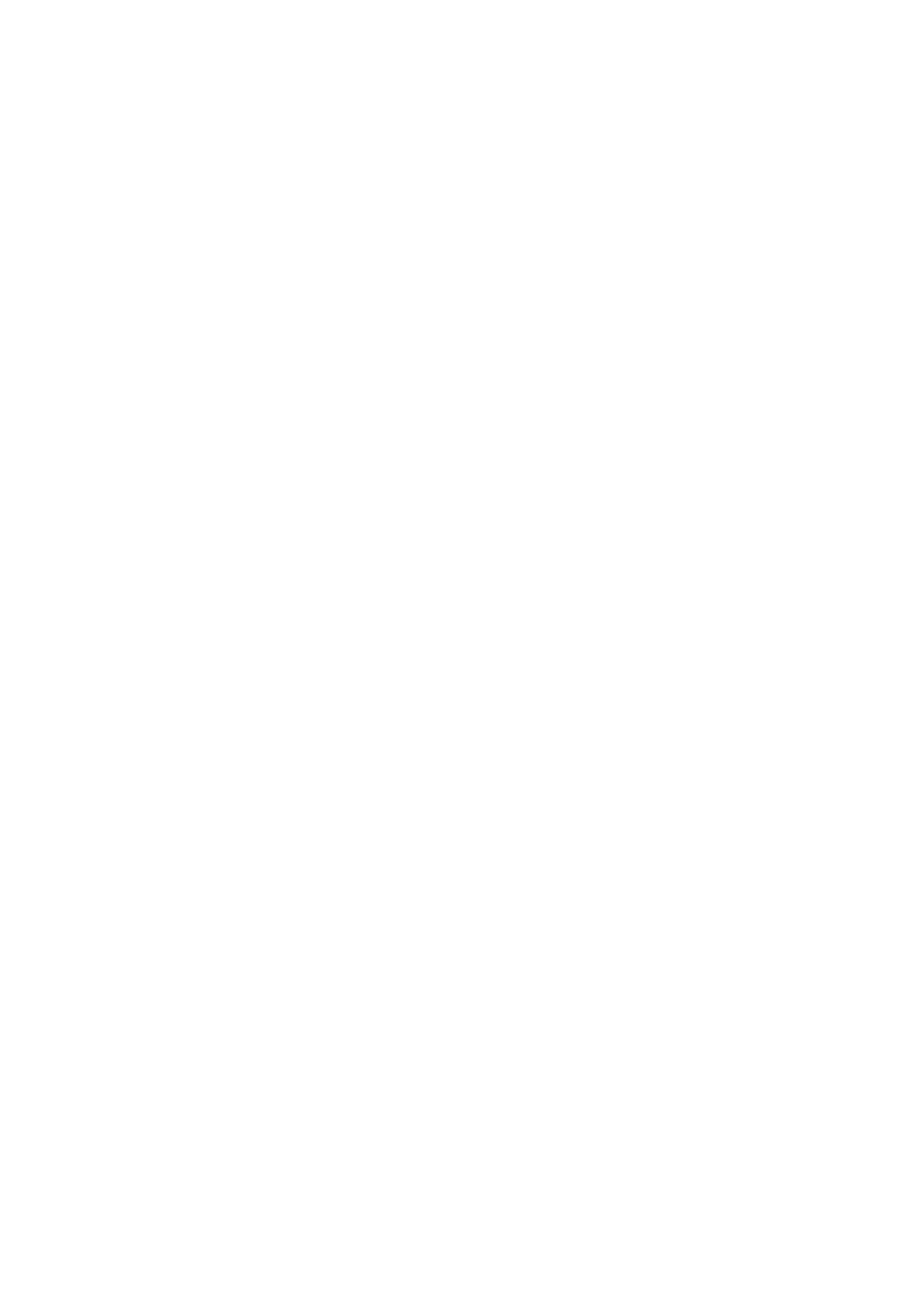# Topic 1 (lecture 1) Fundamental notions of sustainable development in the context of EU law

#### Recommended Readings:

- Jeffrey D Sachs, 'Capitolo 6 I limiti del Pianeta' in Jeffrey D Sachs, L'Era dello Sviluppo Sostenibile (Università Bocconi Editore 2015)
- 'Trasformare il nostro mondo: l'Agenda 2030 per lo Sviluppo Sostenibile' Risoluzione dell'Assemblea Generale delle Nazioni Unite, A/RES/70/1
- 'Dichiarazione sui Principi Guida dello Sviluppo Sostenibile' Conclusioni del Consiglio (15 Luglio 2005) pp.28-32
- 'L'Azione Europea a Favore della Sostenibilità' Comunicazione della Commissione Europea del 22.11.2016, COM(2016) 739 final
- Il futuro sostenibile dell'Europa: la risposta dell'UE all'Agenda 2030 per lo sviluppo sostenibile - Conclusioni del Consiglio (20 Giugno 2017) 10370/17

#### Optional Readings:

- Jeffrey D Sachs, 'Capitolo 1 Introduzione' in Jeffrey D Sachs, L'Era dello Sviluppo Sostenibile (Università Bocconi Editore 2015)
- Karl Falkenberg, Sustainability Now! A European Vision for Sustainability (EPSC Strategic Notes, Issue 18, European Political Strategy Centre 2016)
- Ingeborg Niestroy, How Are We Getting Ready? The 2030 Agenda for Sustainable Development in the EU and its member States (Discussion Paper 9/2016, German Development Institute 2016)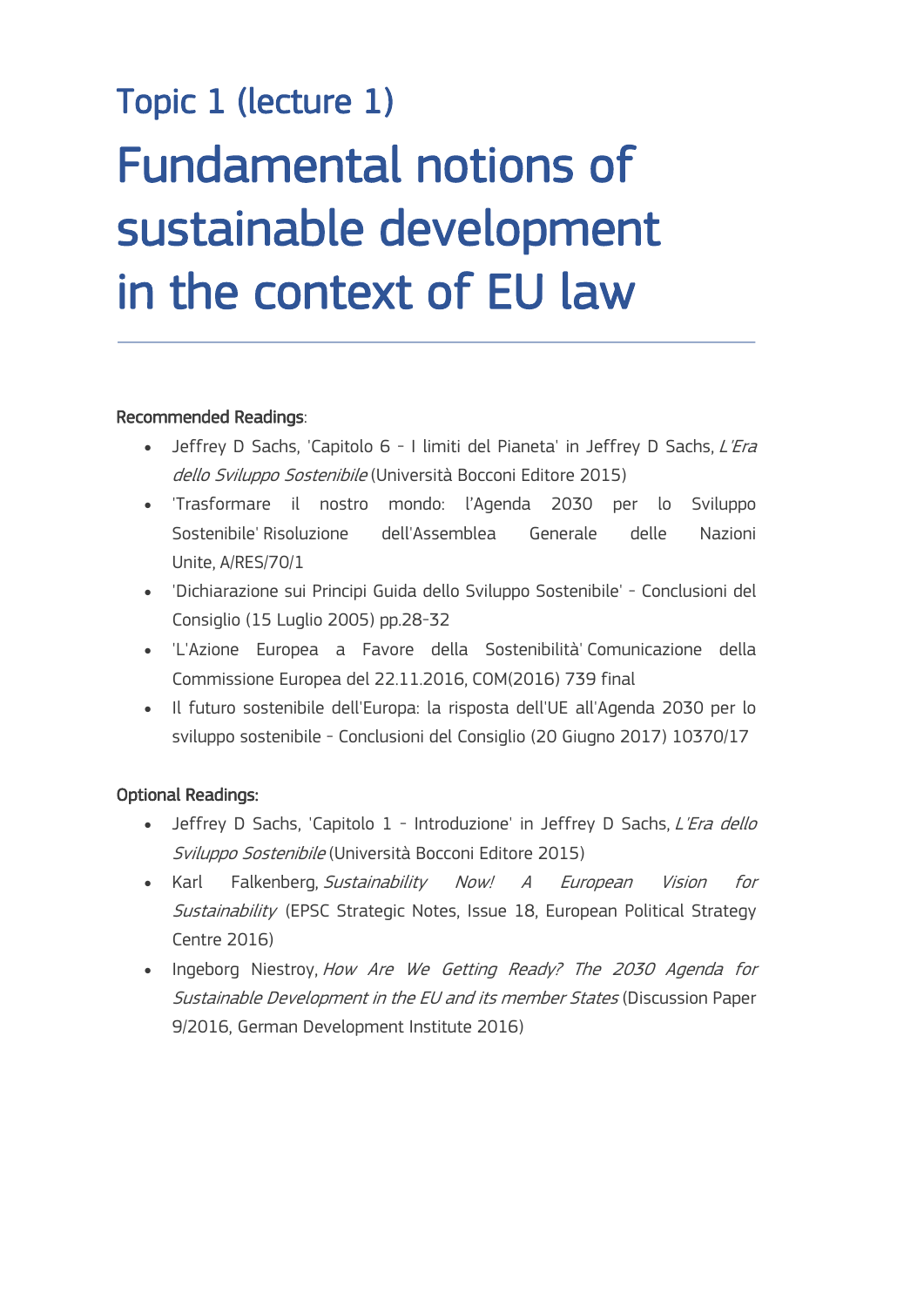# Topic 2 (lecture 2) Towards a Global Pact for the Environment

#### Recommended Readings:

 $\overline{a}$ 

- Club Des Juristes, Draft Global Pact for the Environment (Paris, 24 June 2017)
- Club Des Juristes, White Paper. Toward a Global Pact for the Environment (September 2017)
- Cymie R Payne, 'A Global Pact for the Environment' (2018) 22(2) ASIL Insights
- Margaret Young, 'Global Pact for the Environment: Defragging International Law?' (EJIL: Talk! 29 August 2018)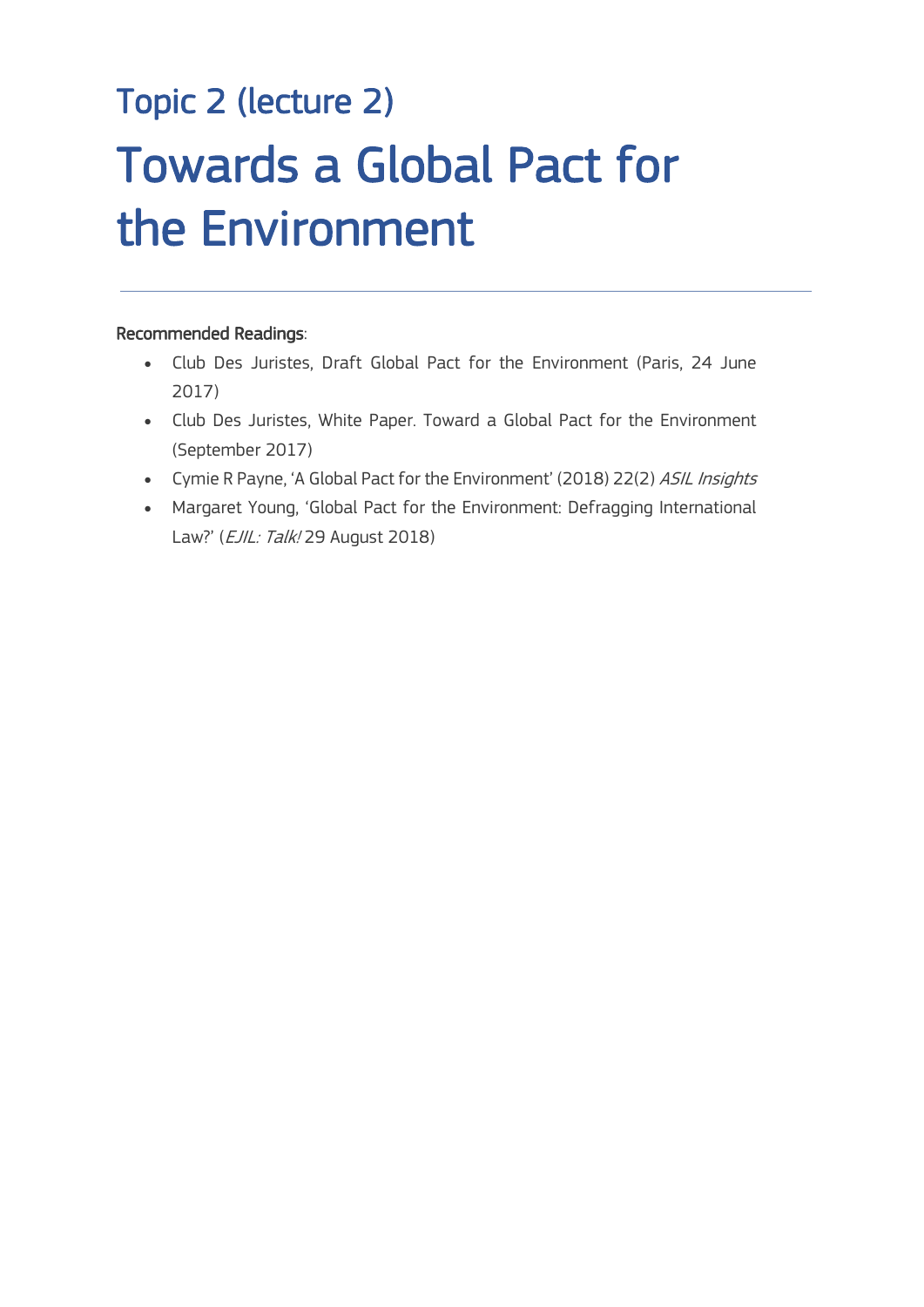# Topic 3 (lecture 3) International Environmental Law and the EU

#### Recommended Readings:

 $\overline{a}$ 

- Rio Declaration on Environment and Development (adopted 13 June 1992) 31 ILM 874
- EUCJ Case 441/17 European Commission v Republic of Poland [2018]
- EUCJ Case 57/16 ClientEarth v European Commission [2018]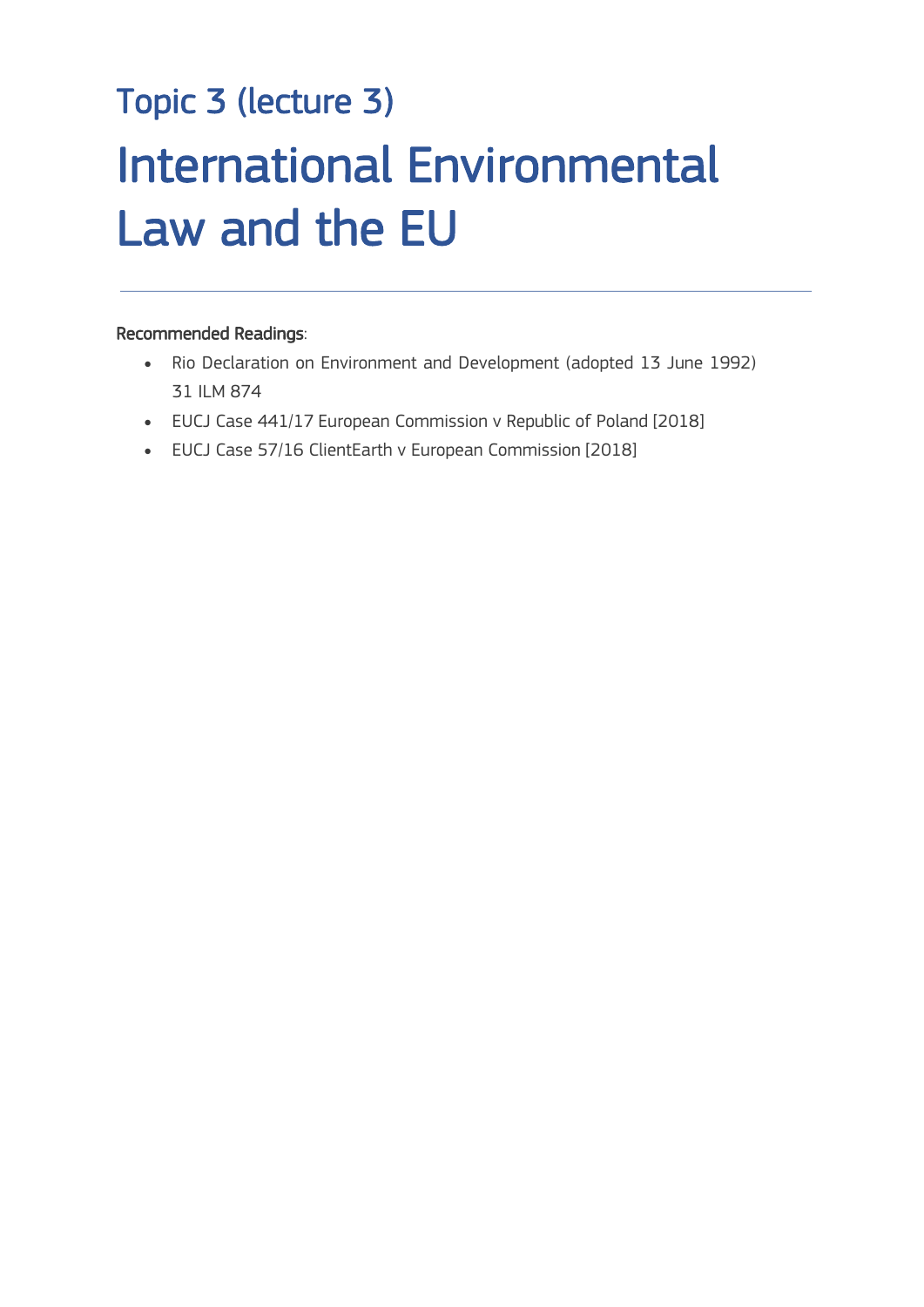# Topic 4 (lecture 4) Historical and legal evolution of EU environmental policy

#### Recommended readings:

 $\overline{a}$ 

- Rio Declaration on Environment and Development (adopted 13 June 1992) 31 ILM 874
- Nicolas de Sadeleer, EU Environmental Law and the Internal Market (Oxford University Press 2014) Chapter 1: Environmental Objectives, Principles and Criteria of the Environmental Policy in the TEU and TFEU
- Nicolas de Sadeleer, EU Environmental Law and the Internal Market (Oxford University Press 2014) Chapter 2: The Right to Environmental Protection in Treaty Law, in the ECHR and in the EUCFR

#### Optional readings:

• David Langlet and Said Mahmoudi, EU Environmental Law and Policy (Oxford University Press 2016) Chapter 4: Division and Exercise of Competence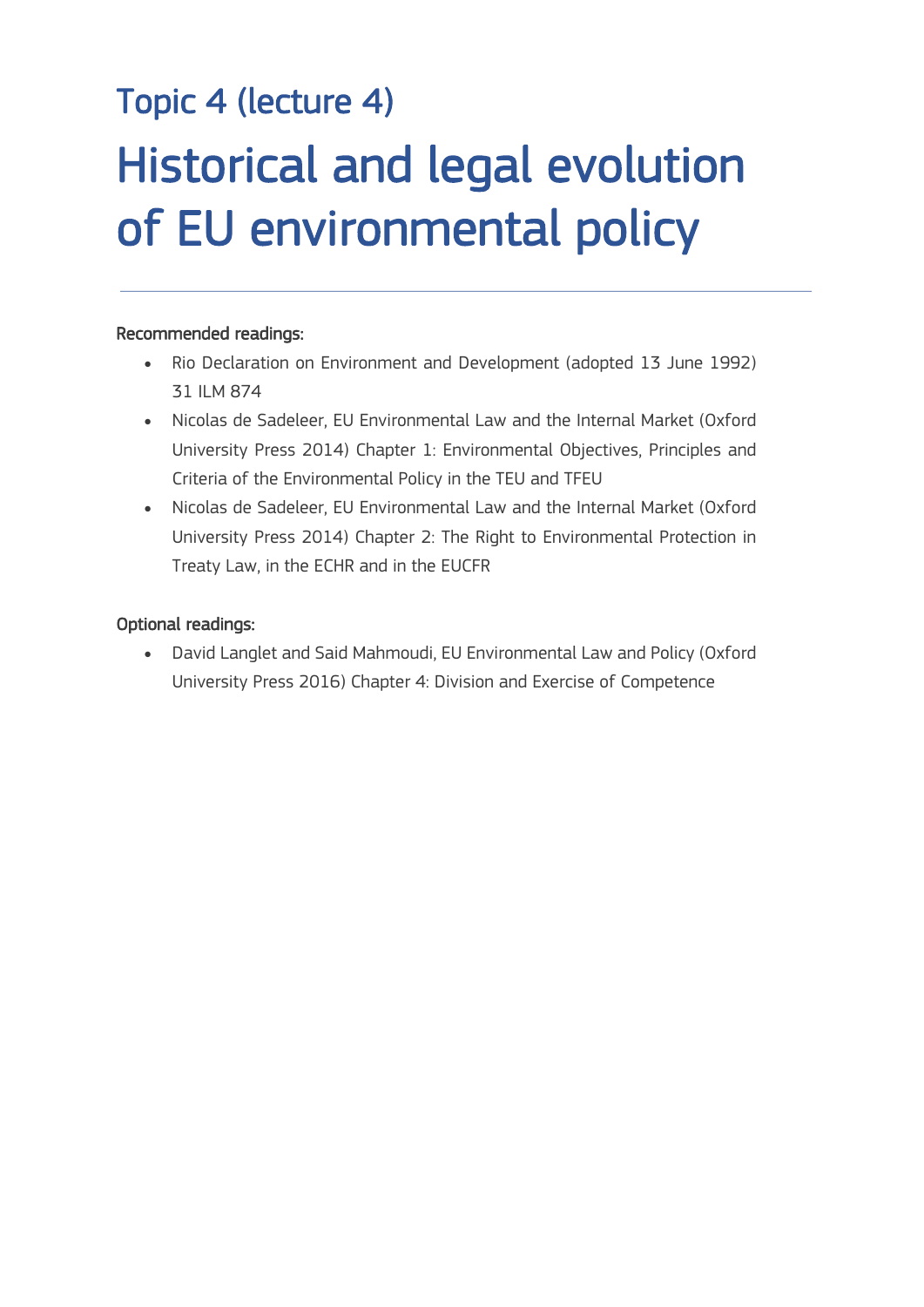# Topic 5 (lecture 5) EU citizenship. Notion and evolution of the EU internal market

#### Recommended readings:

 $\frac{1}{\sqrt{2}}$ 

- Luigi Daniele, Diritto del mercato unico europeo e dello spazio di libertà, sicurezza e giustizia (3rd edition, Giuffrè) Capitolo 1: Nozioni Generali
- Carolyn Abbot and Maria Lee, 'Economic Actors in EU Environmental Law' (2015) 34 Yearbook of European Law 26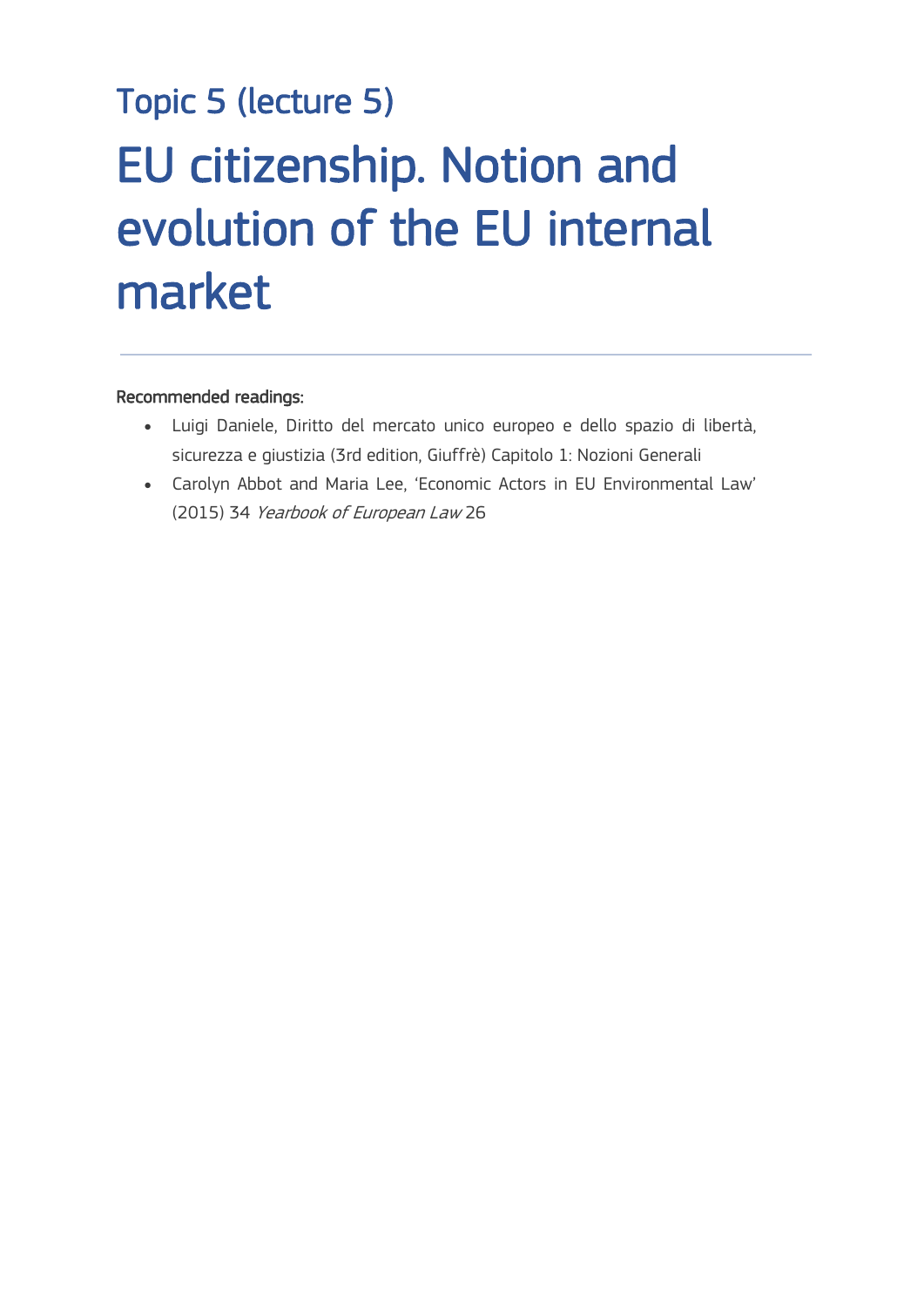# Topic 6 (lecture 6) The EU customs union, free movement of goods and environmental protecton

#### Recommended readings:

 $\frac{1}{\sqrt{2}}$ 

- Luigi Daniele, Diritto del mercato unico europeo e dello spazio di libertà, sicurezza e giustizia (3rd edition, Giuffrè) Capitolo 2: Libera Circolazione delle Merci
- David Langlet and Said Mahmoudi, EU Environmental Law and Policy (Oxford University Press 2016) Chapter 3: Free Movement of Goods and the Room for Member State Action
- David Langlet and Said Mahmoudi, EU Environmental Law and Policy (Oxford University Press 2016) Chapter 5: Monitoring the Application of Union Environmental Law and Sanctions
- EUCJ Case 240/83 Procureur de la République v Association de défense des brûleurs d'huiles usagées (ADBHU) [1985] ECR 531
- EUCJ Case 240/83 Procureur de la République v Association de défense des brûleurs d'huiles usagées (ADBHU) [1985] ECR 531, Opinion of AG Lenz
- EUCJ Case 302/86 Commission of the European Communities v Kingdom of Denmark [1988] ECR 4607
- EUCJ Case 302/86 Commission of the European Communities v Kingdom of Denmark [1988] ECR 4607, Opinion of AG Slynn
- EUCJ Case C-2/90 Commission of the European Communities v Kingdom of Belgium [1992] ECR I-4431
- EUCJ Case C-67/97 Bluhme [1998] ECR I-8033
- EUCJ Case C-242/17 LEGO SpA v Gestore dei Servizi Energetici SpA e.a. [2018]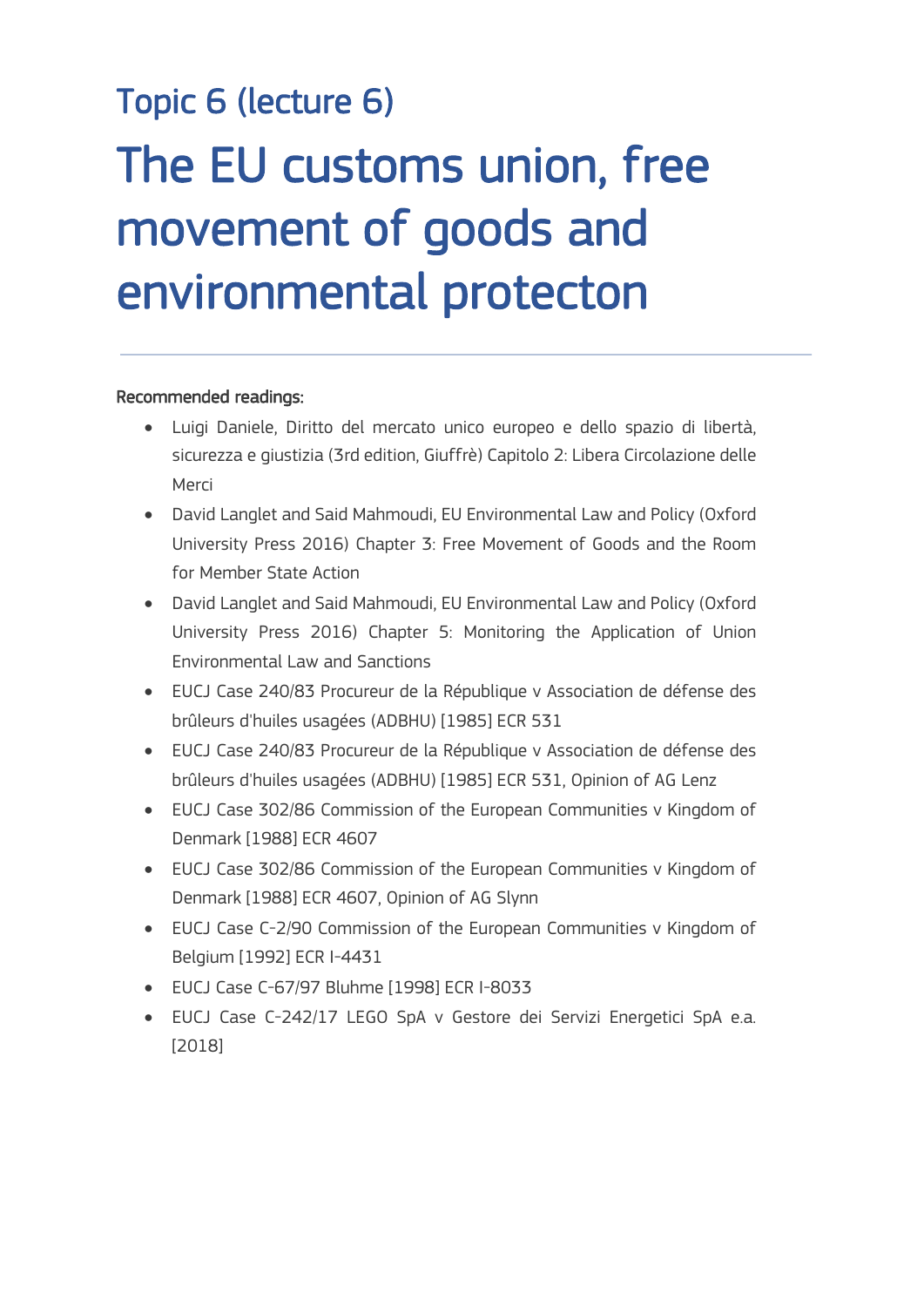# Topic 9 (lecture 9) EU law, climate change and energy

#### Recommended readings:

 $\overline{a}$ 

- 'Accordo di Parigi' (Traduzione non Ufficiale del Ministero dell'Ambiente Italiano del testo ufficiale del Paris Agreement)
- Commissione Europea, 'Quadro per le politiche dell'energia e del clima per il periodo dal 2020 al 2030' COM(2014) 15 final
- Jeffrey D Sachs, 'Capitolo 12 Il Cambiamento Climatico' in Jeffrey D Sachs, L'Era dello Sviluppo Sostenibile (Università Bocconi Editore 2015) 867
- Intended Nationally Determined Contribution of the European Union and its Member States (2015) 910
- Commissione Europea, 'Strategia dell'UE di Adattamento ai Cambiamenti Climatici' COM(2013) 216 final
- Sentenza del 4 Ottobre 2018, L.E.G.O., C-242/17, ECLI:EU:C:2018:804
- Sentenza del 1 Luglio 2014, Ålands Vindkraft,C-573-12, ECLI:EU:C:2014:2037

#### Optional readings:

- David Langlet and Said Mahmoudi, EU Environmental Law and Policy (Oxford University Press 2016) Chapter 11: Climate and Energy
- Caterina Mariotti, 'Theory and Practice of Emissions Trading in the European Union: Some Reflections on Allowance Allocation in Light of the DK Recycling Case' (2016) 1(3) European Papers 1153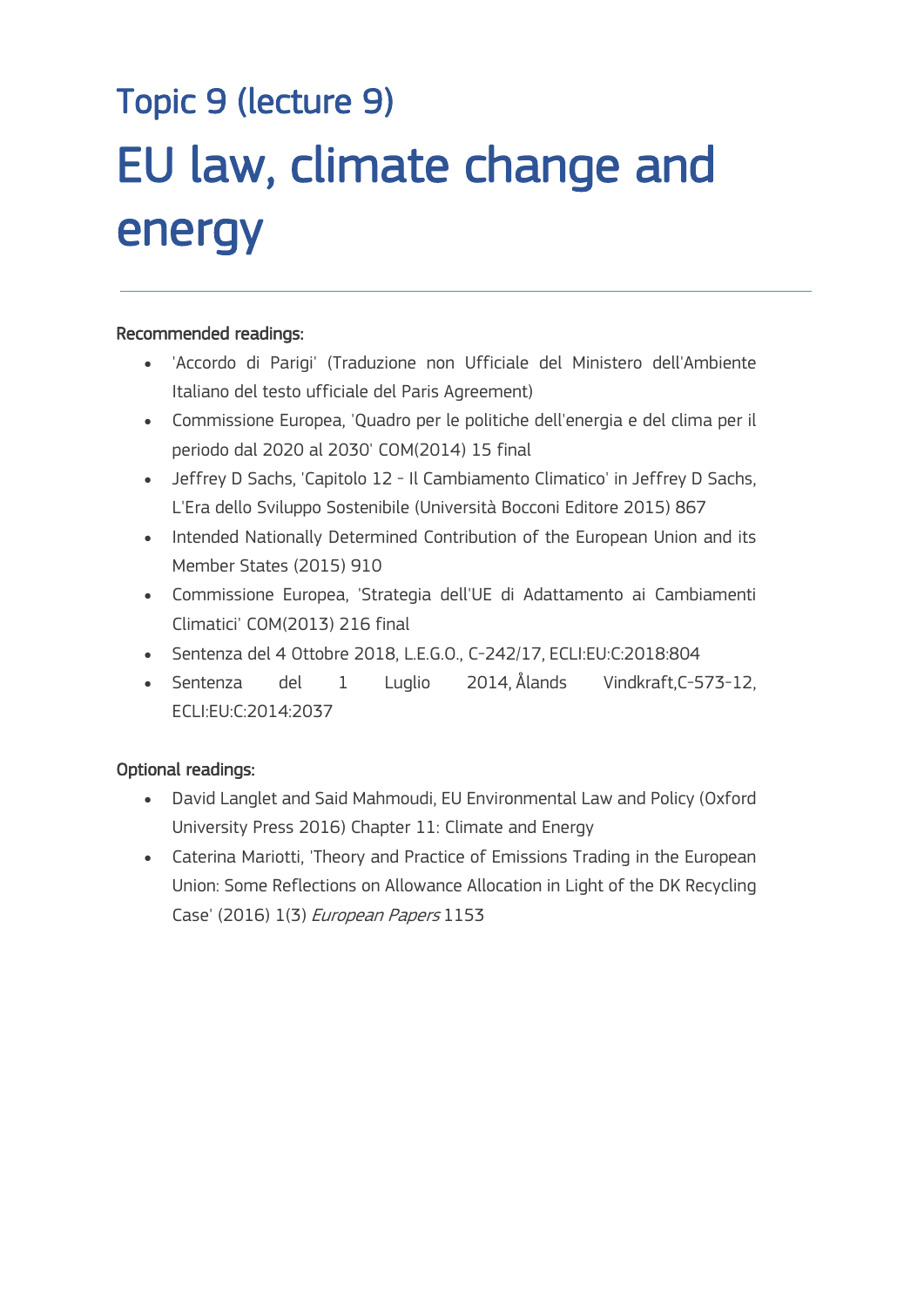## Topic 8 (lecture 8) EU law and biodiversity

#### Recommended readings:

 $\overline{a}$ 

- Jeffrey D Sachs, 'Capitolo 13 Salvare la Biodiversità e Proteggere I Servizi Ecosistemici' in Jeffrey D Sachs, L'Era dello Sviluppo Sostenibile (Università Bocconi Editore 2015)
- Commissione Europea, 'Riesame dell'Attuazione delle Politiche Ambientali dell'UE' COM(2017) 63 final
- Commissione Europea, 'Strategia dell'UE Sulla Biodiversità Fino al 2020' COM(2011) 244 final
- EUCJ Case 441/17 European Commission v Republic of Poland [2018]
- EUCJ Case 441/17 European Commission v Republic of Poland [2018] Opinion of AG Bot

#### Optional readings:

- Nicolas de Sadeleer, 'European Union' in Elisa Morgera and Jona Razzaque (eds) Biodiversity and Nature Protection Law. Elgar Encylopedia of Environmental Law Volume III (Edward Elgar 2017)
- Hendrik Schoukens and An Cliquet, 'Biodiversity offsetting and restoration under the European Union Habitats Directive: balancing between no net loss and deathbed conservation?' (2016) 21(4) Ecology and Society 10
- Commissione Europea, 'Un piano d'azione per la natura, i cittadini e l'economia' COM(2017) 198 final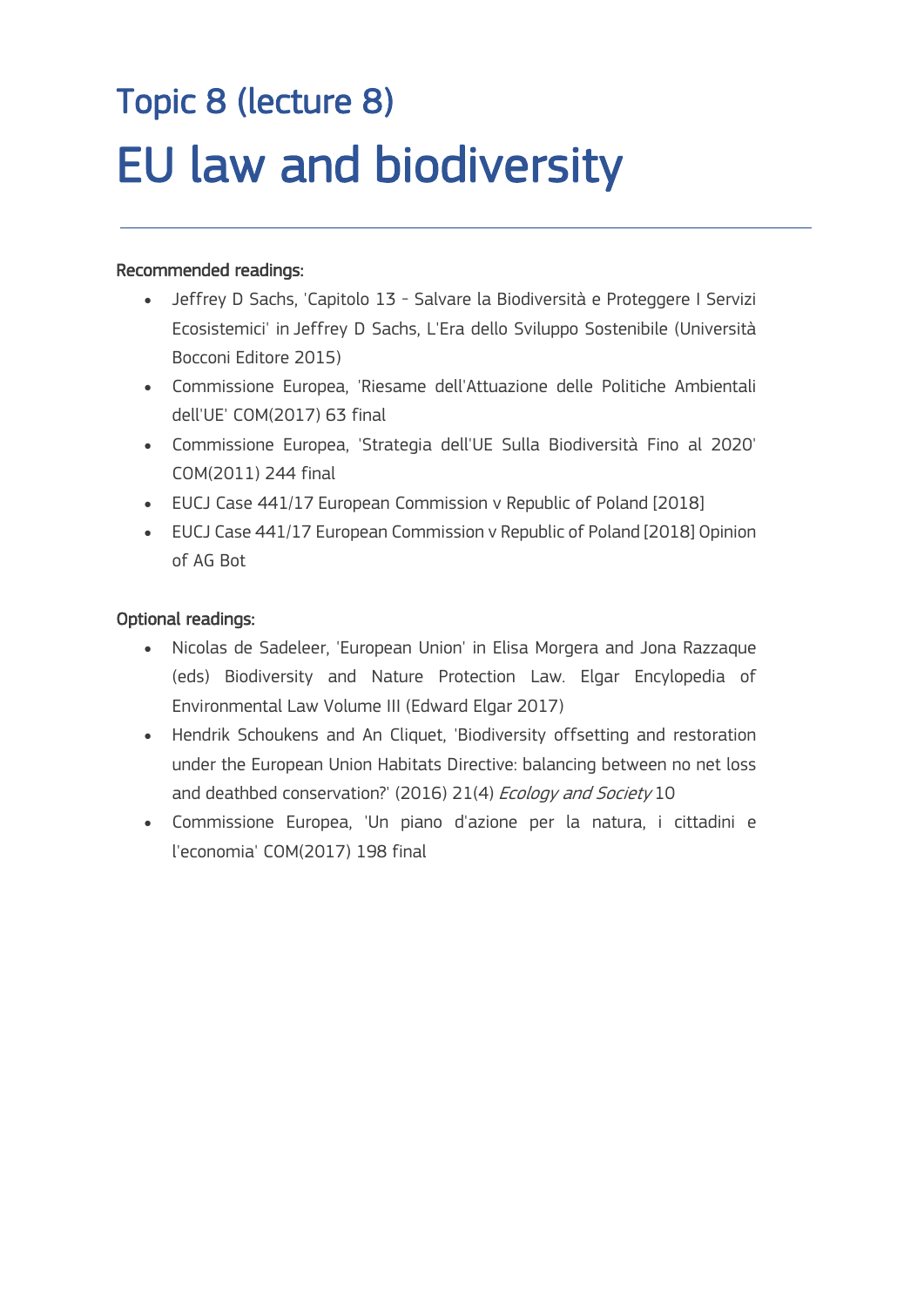# Topic 9 (lecture 9) EU law, climate change and energy

#### Recommended readings:

 $\overline{a}$ 

- 'Accordo di Parigi' (Traduzione non Ufficiale del Ministero dell'Ambiente Italiano del testo ufficiale del Paris Agreement)
- Commissione Europea, 'Quadro per le politiche dell'energia e del clima per il periodo dal 2020 al 2030' COM(2014) 15 final
- Jeffrey D Sachs, 'Capitolo 12 Il Cambiamento Climatico' in Jeffrey D Sachs, L'Era dello Sviluppo Sostenibile (Università Bocconi Editore 2015) 867
- Intended Nationally Determined Contribution of the European Union and its Member States (2015) 910
- Commissione Europea, 'Strategia dell'UE di Adattamento ai Cambiamenti Climatici' COM(2013) 216 final
- Sentenza del 4 Ottobre 2018, L.E.G.O., C-242/17, ECLI:EU:C:2018:804
- Sentenza del 1 Luglio 2014, Ålands Vindkraft, C-573-12, ECLI:EU:C:2014:2037

#### Optional readings:

- David Langlet and Said Mahmoudi, EU Environmental Law and Policy (Oxford University Press 2016) Chapter 11: Climate and Energy
- Caterina Mariotti, 'Theory and Practice of Emissions Trading in the European Union: Some Reflections on Allowance Allocation in Light of the DK Recycling Case' (2016) 1(3) European Papers 1153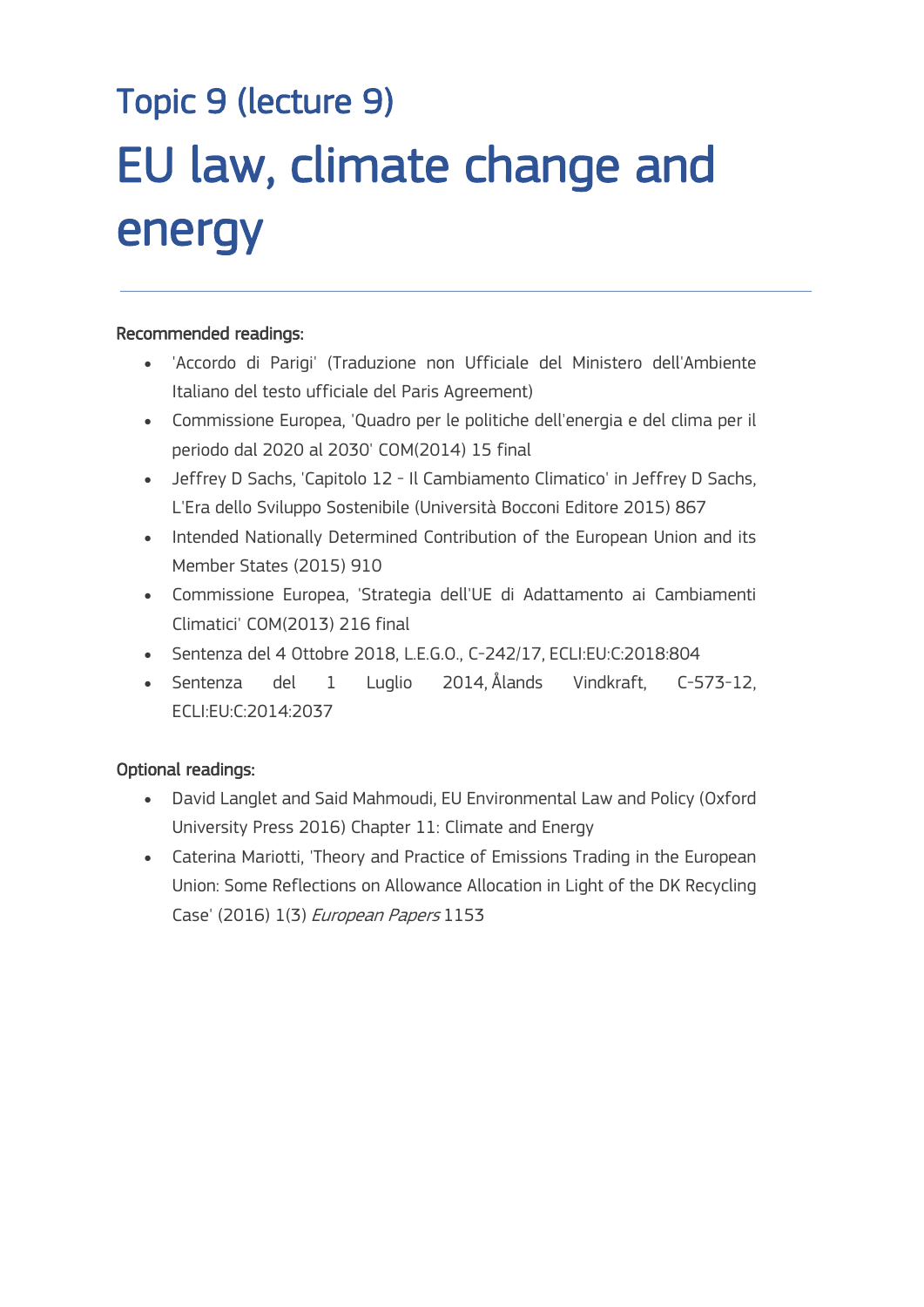### Topic 10 (lecture 10)

# Exclusive fishing zones and ecological protection zones in the Mediterranean between EU law and national claims

#### Recommended readings:

 $\frac{1}{\sqrt{2}}$ 

- Gemma Andreone and Giuseppe Cataldi, 'Regards Sur Les Évolutions Du Droit De La Mer En Méditerranée' (2010) LVI Annuaire Français De Droit International
- Gemma Andreone and Giuseppe Cataldi, 'Sui Generis Zones' in David J Attard, Malgosia Fitzmaurice, Norman A Martínez Gutiérrez (eds) The IMLI Manual on International Maritime Law: Volume I: The Law of the Sea (Oxford University Press 2014)
- Giuseppe Cataldi, 'Il Giurista E I "Paesaggi Sommersi". Cenni Introduttivi Di Diritto Internazionale Del Mare' (2015) 6 Newsletter di Archeologia CISA 1
- Giuseppe Cataldi, 'Il Regime Giuridico Del Mare Adriatico Tra Convenzione Delle Nazioni Unite Sul Diritto Del Mare E Diritto Dell'unione Europea. Alcune Osservazioni' (Proceedings Of The Fifth Ordinary Conference Of The International Association For The Law Of The Sea, Editoriale Scientifica 2016)
- Giuseppe Cataldi, 'Diritto del Mare' in Enciclopedia Giuridica Treccani